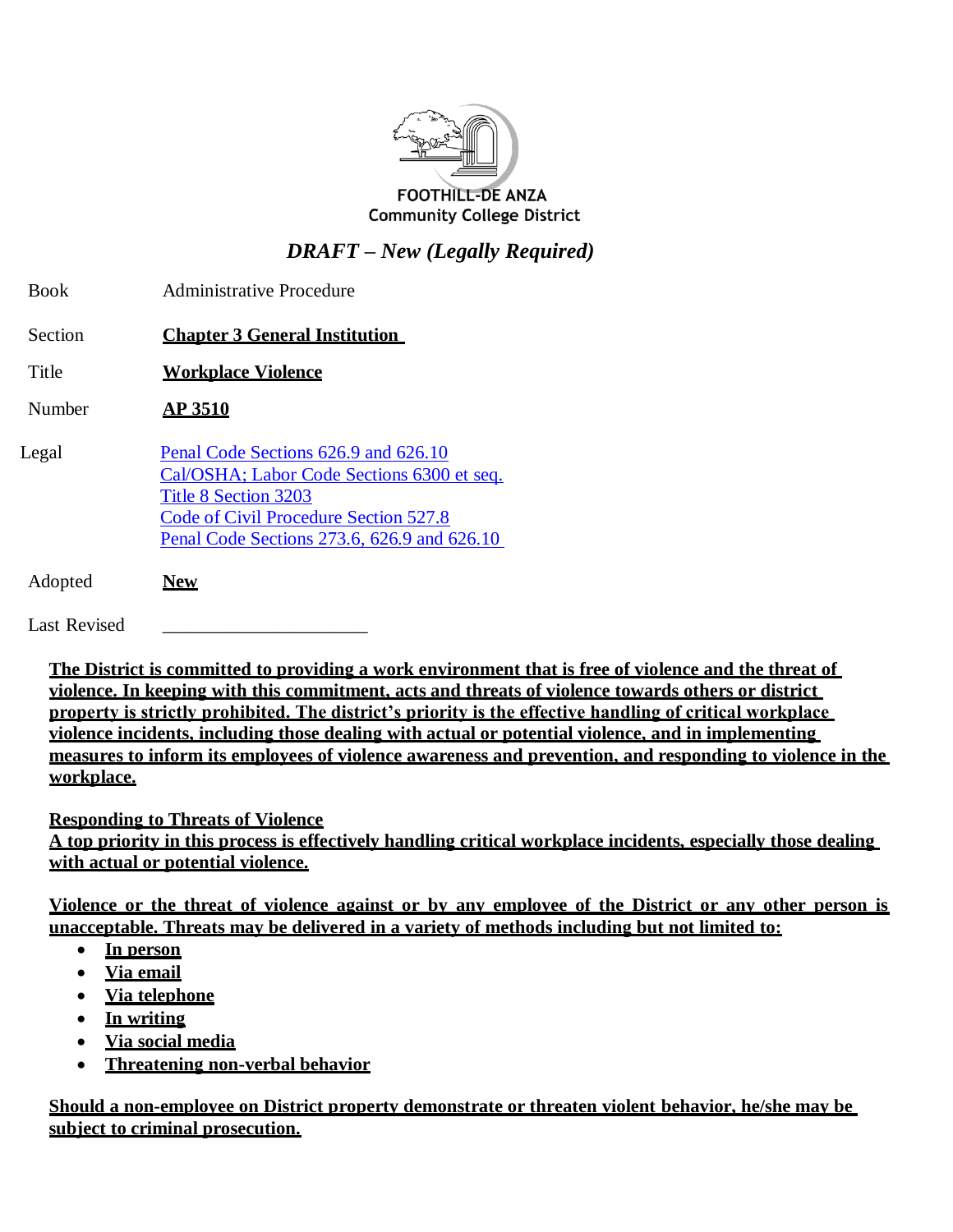**Should an employee, during working hours or in connection with his/her employment, demonstrate or threaten violent behavior he/she may be subject to disciplinary action and/or criminal prosecution.**

**The following are examples of actions that are considered an act of violence or threat of violence:**

- **Striking, punching, slapping, or assaulting another person.**
- **Fighting or challenging another person to fight.**
- **Grabbing, pinching, or touching another person in an unwanted way whether sexually or otherwise.**
- **Engaging in dangerous, threatening, or unwanted horseplay.**
- **Threatening harm or harming another person, or any other action or conduct that implies the threat of bodily harm.**
- **Possession, use, or threat of use, of a firearm, knife, explosive, or other weapon, including but not limited to any facsimile firearm, knife, explosive, or weapon, on District property, including parking lots, other exterior premises, District vehicles, or while engaged in activities for the District in other locations, unless the person is authorized to possess such a weapon in the course of his/her employment, has been authorized by a District administrator or other authorized representative to have such a weapon, or is a duly appointed peace officer who is engaged in the performance of his/her duties.**
- **Possession, use, or threat of use, of any dirk, dagger, ice pick, knife, or similar item having a fixed blade longer than 2½ inches on district property or while engaged in activities for the district in other locations, unless the person is authorized to possess such a weapon in the course of his/her employment, has been authorized by a District administrator or other authorized representative to have such a weapon, or is a duly appointed peace officer who is engaged in the performance of his/her duties.**

**Any employee who is the victim of any violent threatening or harassing conduct, any witness to such conduct, or anyone receiving a report of such conduct, whether the perpetrator is a District employee or a non-employee, shall immediately report the incident to his/her supervisor or administrator or designated campus or central services administrator. An employee shall also have the option at any time to file a report with district police.**

*Designated campus and central services administrators:*

- *1. Central Services - Director of Human Resources 650.949.6210*
- *2. Foothill College - Vice President of Student Services 650.949.7325*
- *3. De Anza College - Vice President of Student Services 408.864.8330*

## *Campus Police:*

*4. District/Campus Police, 650.949.7313*

**Any employee, acting in good faith, who initiates a complaint or reports an incident under this policy is protected from retaliation or harassment.**

**Any employee reported to be a perpetrator will be provided both due process and representation before disciplinary action is taken.**

**In the event there is credible fear for the safety of the perpetrator or the safety of others at the scene of a violent act, District Police shall be called.**